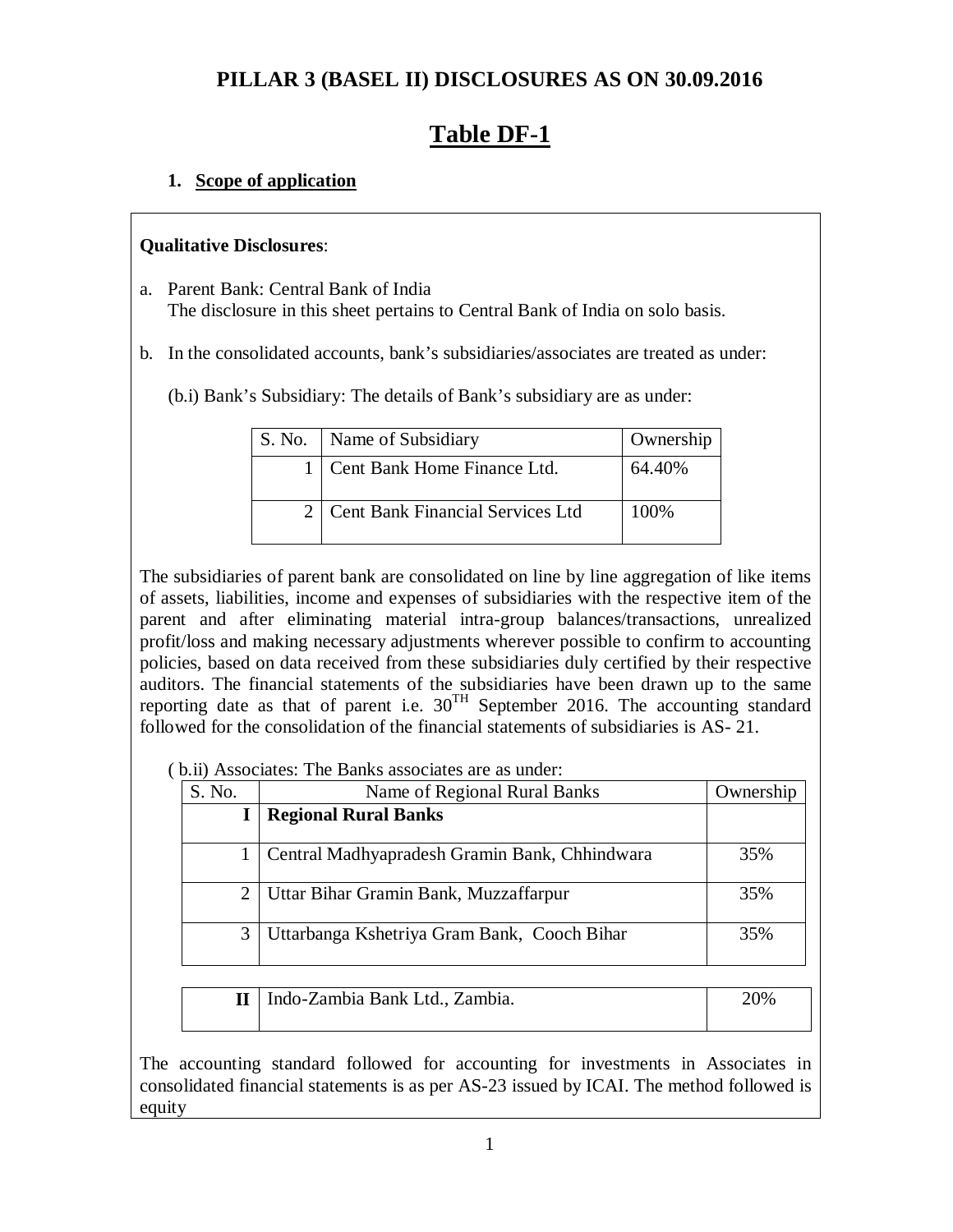The financial statement of INDO Zambia Bank Ltd., considered as an associate has been prepared in accordance with the International Financial Reporting Standard. All Regional Rural Bank and one associate are in the nature of financial entities.

For computation of CRAR of the Bank, investment in Subsidiaries and Regional Rural Banks are deducted from Tier I and Tier II capital equally.

CRAR is calculated for bank on standalone basis.

## **Quantitative Disclosures**

c) The aggregate amount of capital deficiencies in all subsidiaries not included in the consolidation i.e. that are deducted and the name(s) of such subsidiaries: NIL

(d) The aggregate amounts (e.g. current book value) of the bank's total interests in insurance entities, which are risk-weighted as well as their name, their country of incorporation or residence, the proportion of ownership interest and, if different, the proportion of voting power in these entities is NIL.

## **Table DF-2**

## **2. Capital structure**

## **Qualitative Disclosures**

#### a) **Equity capital**

The bank has authorized capital of Rs.5000.00 Crore as on  $30^{TH}$  September 2016 the bank has issued, subscribed and paid up equity capital of Rs.1885 crore, constituting 1885026010 Number of shares of Rs.10 each.

 Out of this, 82.02% shareholding constituting 1546139179 numbers of equity shares is with the Government of India as of  $30<sup>th</sup>$  September 2016.

## **2.1 Debt capital instruments**

| <b>TIER I</b><br><b>CAPITAL</b> | <b>ISSUE</b><br><b>DATE</b> | <b>PERIODS</b><br><b>IN MONTH</b> | <b>DATE</b><br>OF | <b>AMOUNT</b><br>$\int$ In | <b>INTEREST RATE</b>                                       |
|---------------------------------|-----------------------------|-----------------------------------|-------------------|----------------------------|------------------------------------------------------------|
|                                 |                             |                                   | <b>REDEMPTION</b> | Crores)                    |                                                            |
| <b>IPDI</b>                     | 30.03.2009                  | Perpetual                         | Perpetual         | 583.00                     | $G-Sec + 250bps$ to<br>be repriced every<br>year in March. |
| <b>PDI</b><br>(Series II)       | 28.09.2012                  | Perpetual                         | Perpetual         | 500.00                     | 9.40% p.a.                                                 |
|                                 |                             |                                   | TOTAL             | 1083.00                    |                                                            |

## 2.2.1 **Details of TIER I Capital**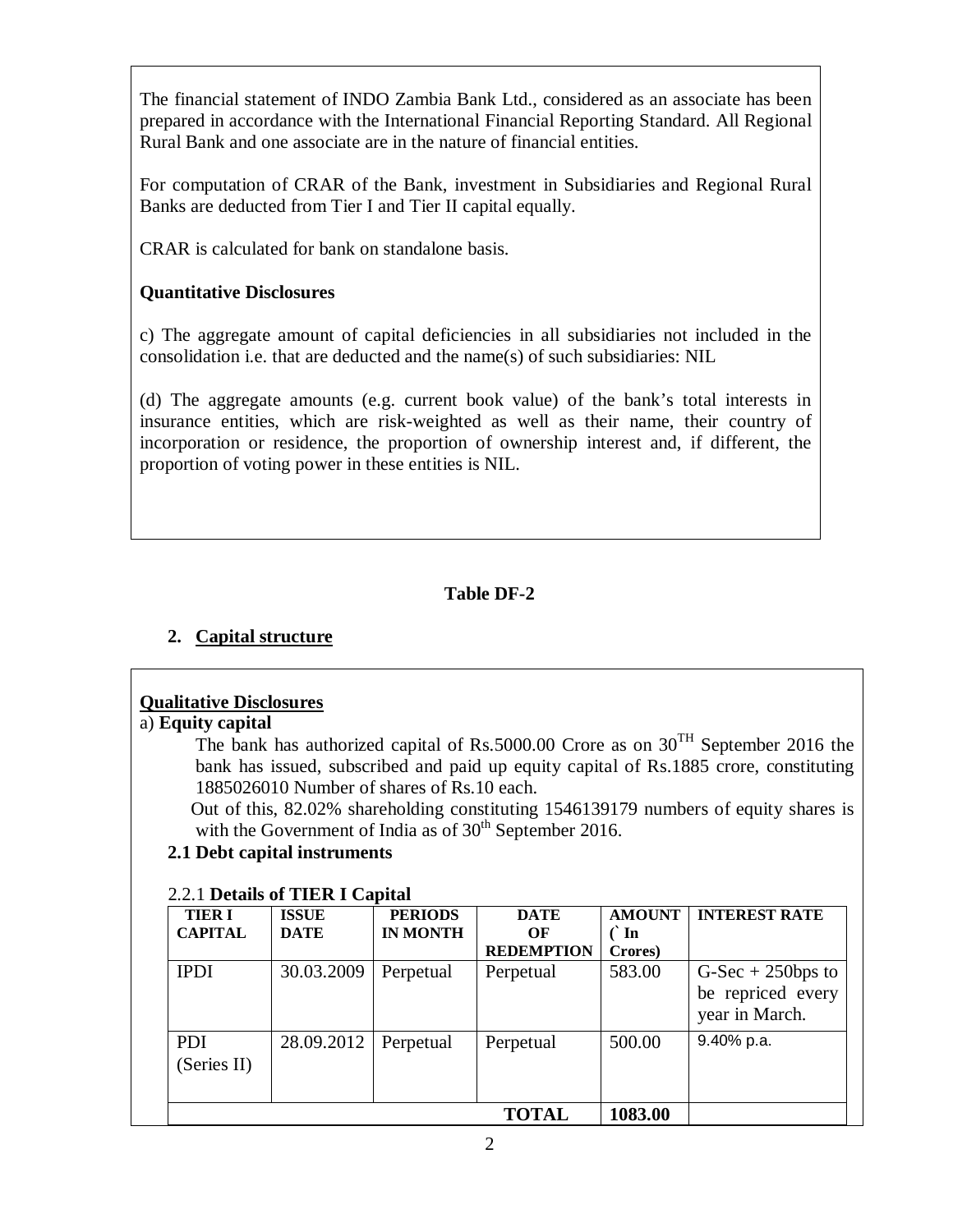|                      | <b>Details of Upper TIER II Bonds</b><br>2.2.2 |                   |               |                                      |  |  |
|----------------------|------------------------------------------------|-------------------|---------------|--------------------------------------|--|--|
| <b>SERIES</b>        | <b>ISSUE</b>                                   | <b>DATE OF</b>    | <b>AMOUNT</b> | <b>INTEREST RATE</b>                 |  |  |
|                      | <b>DATE</b>                                    | <b>REDEMPTION</b> | (`In Crores)  |                                      |  |  |
| Upper                | 14.11.2008                                     | 14.11.2023        | 300.00        | 11.45% p.a.                          |  |  |
| Tier II              |                                                |                   |               | Step up of 50bps from $11^{th}$ year |  |  |
| $(Sr-I)$             |                                                |                   |               | $(11.95\%$ till maturity)            |  |  |
|                      |                                                |                   |               |                                      |  |  |
| Upper                | 17.02.2009                                     | 17.02.2024        | 285.00        | 9.40% p.a                            |  |  |
| Tier<br>$\mathbf{H}$ |                                                |                   |               | Step up of 50bps from $11^{th}$ year |  |  |
| $(Sr-II)$            |                                                |                   |               | (9.90% till maturity)                |  |  |
| Upper                | 23.06.2009                                     | 23.06.2024        | 500.00        | 8.80% p.a.                           |  |  |
| Tier II              |                                                |                   |               | Step up of 50bps from $11th$ year    |  |  |
| $(Sr-III)$           |                                                |                   |               | (9.30% till maturity)                |  |  |
| Upper                | 20.01.2010                                     | 20.01.2025        | 500.00        | 8.63% p.a.                           |  |  |
| Tier II              |                                                |                   |               | Step up of 50bps from $11th$ year    |  |  |
| $(Sr-IV)$            |                                                |                   |               | $(9.13\%$ till maturity)             |  |  |
| Upper                | 11.06.2010                                     | 11.06.2025        | 1000.00       | 8.57% p.a.                           |  |  |
| Tier II              |                                                |                   |               | Step up of 50bps from $11th$ year    |  |  |
| $(Sr-V)$             |                                                |                   |               | (9.07% till maturity)                |  |  |
| Upper                | 21.01.2011                                     | 21.01.2026        | 300.00        | $9.20\%$ p.a.                        |  |  |
| Tier II              |                                                |                   |               | Till redemption                      |  |  |
| $(Sr-VI)$            |                                                |                   |               |                                      |  |  |
|                      |                                                | <b>TOTAL</b>      | 2885.00       |                                      |  |  |

## **2.2.3 Details of Subordinated Bonds**

| Lower         | <b>ISSUE</b> | DATE OF           | <b>AMOUNT</b> | <b>INTEREST RATE</b> |
|---------------|--------------|-------------------|---------------|----------------------|
| Tier<br>П     | <b>DATE</b>  | <b>REDEMPTION</b> | (`In Crores)  |                      |
| <b>SERIES</b> |              |                   |               |                      |
| XI            | 04.10.2006   | 04.10.2016        | 700.00        | 8.95% p.a.           |
| XII           | 03.03.2008   | 03.05.2017        | 389.10        | 9.20% p.a.           |
| XIII          | 10.02.2009   | 10.04.2018        | 270.00        | 9.35% p.a.           |
| XIV           | 21.12.2011   | 21.12.2026        | 500.00        | 9.33% p.a.           |
|               |              |                   |               |                      |
|               |              | <b>TOTAL</b>      | 1859.10       |                      |

## **2.2.4 Details of Basel III Compliant Bond –Tier 2**

| Tier<br><b>SERIES</b> | <b>ISSUE</b><br><b>DATE</b> | DATE OF<br><b>REDEMPTION</b> | AMOUNT<br>In Crores) | <b>INTEREST RATE</b> |
|-----------------------|-----------------------------|------------------------------|----------------------|----------------------|
| $\rm SR$              | 08.11.2013                  | 08.11.2023                   | 1000.00              | $9.90\%$ p.a.        |
|                       |                             | <b>TOTAL</b>                 | 1000.00              |                      |

## **Quantitative Disclosures**

|                                                    | Rs. in crores |
|----------------------------------------------------|---------------|
| b) Tier 1 capital                                  | 14304         |
| with separate disclosure of:                       |               |
| paid-up share capital<br>$\blacksquare$ .          | 1885          |
| п<br>reserves                                      | 13147         |
| innovative instruments: $IPDI -$<br>$\blacksquare$ | 1083          |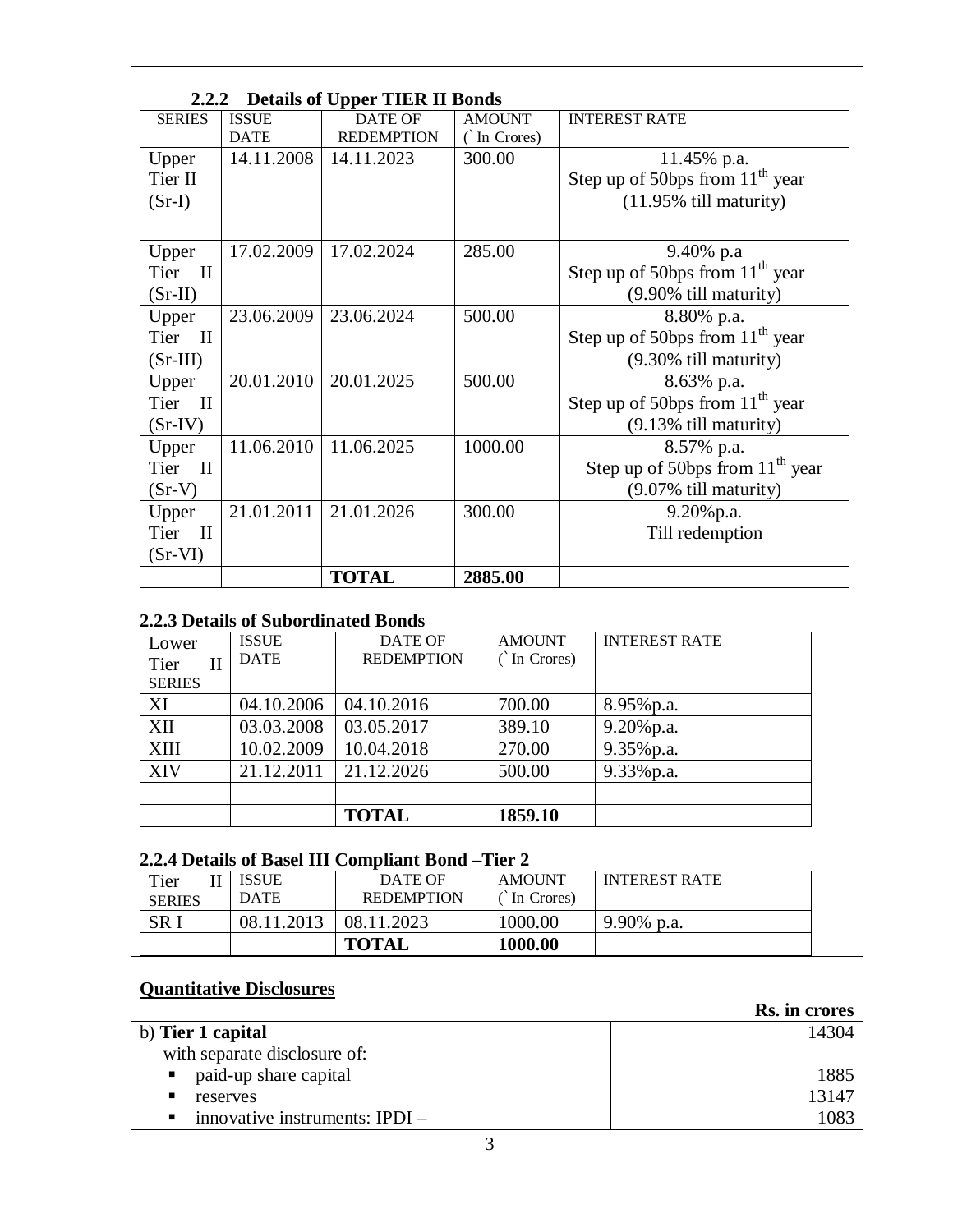| amounts deducted from Tier 1 capital                               |            |
|--------------------------------------------------------------------|------------|
| investments                                                        | 152        |
| intangibles - DTA                                                  | 1659       |
|                                                                    |            |
| (c) <b>Tier 2 capital</b> (net of deductions from Tier 2 capital): | 6976       |
|                                                                    |            |
| (d) Debt capital instruments eligible for inclusion in             |            |
| <b>Upper Tier 2 capital</b>                                        |            |
| Total amount outstanding-                                          | 2885       |
| Of which amount raised during the current year –                   | <b>NIL</b> |
| Amount eligible to be reckoned as capital funds –                  | 2885       |
|                                                                    |            |
| (e) Subordinated debt eligible for inclusion in Lower              |            |
| Tier 2 capital                                                     |            |
| Total amount outstanding –                                         | 2859       |
| Of which amount raised during the current year                     |            |
| Amount eligible to be reckoned as capital funds –                  | 1554       |
|                                                                    |            |
| (f) Other deductions from capital -                                |            |
|                                                                    | 152        |
| $(g)$ Total eligible capital.                                      | 21280      |

## **Capital Adequacy**

## **Qualitative disclosures**

**(**a) A summary discussion of the bank's approach to assess the adequacy of its capital to support current and future activities:

The bank carries out regular assessment of its capital requirement from time to time to maintain the capital to Risk Weight Assets Ratio (CRAR) at desired level. The capital plan is reviewed on annual basis to take care of business growth and CRAR.

The bank has adopted standardized approach for credit risk, basic indicator approach for operational risk and standardized duration approach for market risk.

The bank has put in place a well laid down Internal Capital Adequacy Assessment Process to enable the bank to plan its capital requirements in relation to its business projections and to meet the risks inherent in the business. The main objective of ICAAP exercise is to identify and measure the risks that are not fully captured by the minimum capital ratio prescribed under Pillar1; the risks that are not at all taken into account by the pillar 1; and the factors external to the bank and to provide capital for such additional risks and to measure an appropriate level of internal capital as per the bank's risk appetite. The bank has also put in place the stress testing policy to measure impact of adverse stress scenario on its CRAR.

The bank reviews the ICAAP on quarterly basis.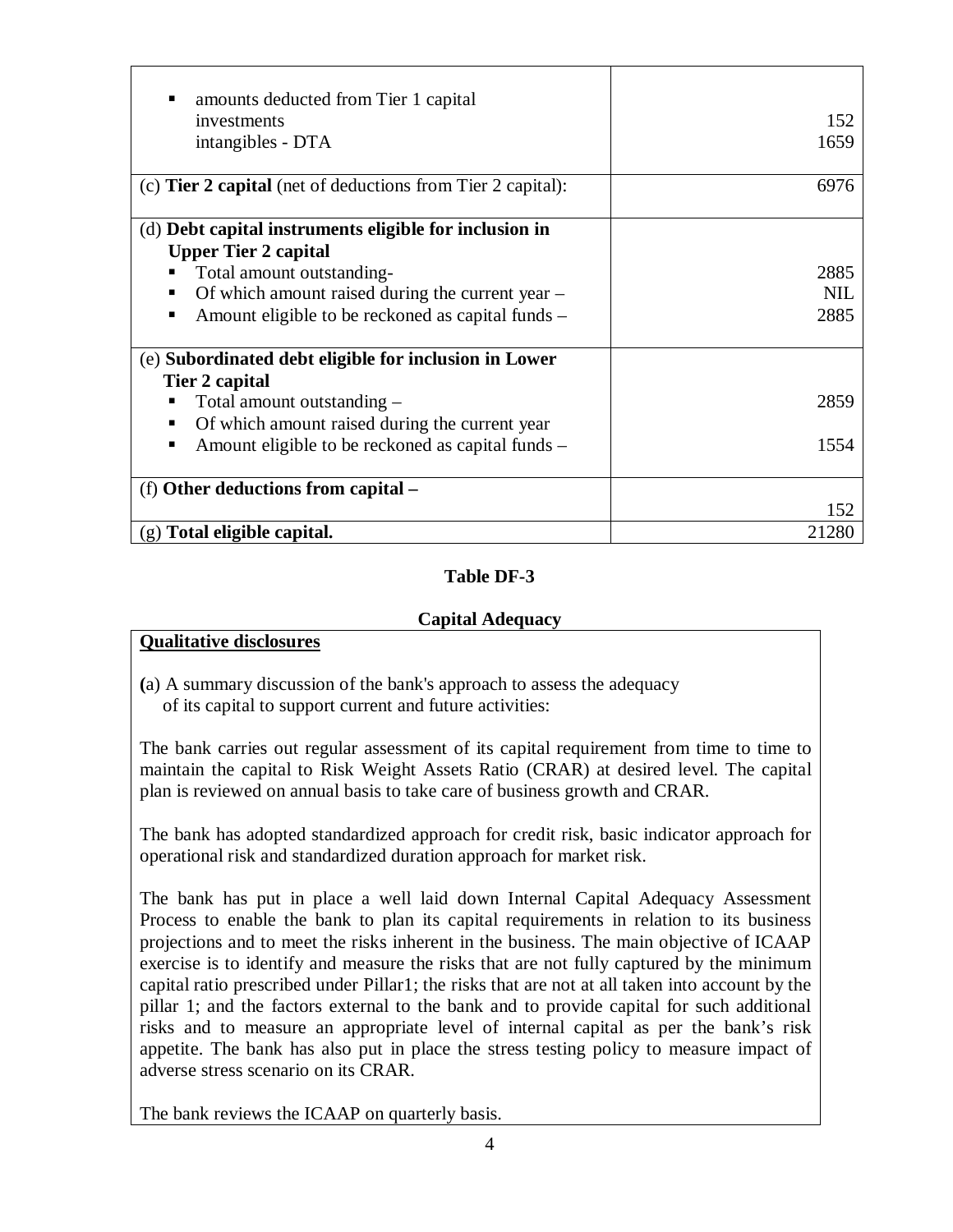|                                                 | <b>Rs. in Crores</b> |
|-------------------------------------------------|----------------------|
|                                                 |                      |
| <b>Quantitative disclosures</b>                 |                      |
| (b) Capital requirements for credit risk at 9%: |                      |
| Portfolios subject to standardized approach –   |                      |
| Fund based                                      | 14044                |
| Non-fund based                                  | 1073                 |
| Securitization exposures<br>▪                   | NII.                 |
|                                                 |                      |
| (c) Capital requirements for market risk:       |                      |
| Standardized duration approach:<br>п            |                      |
| - Interest rate risk $-$                        | 801                  |
| - Foreign exchange risk (including gold) –      |                      |
| - Equity risk $-$                               | 738                  |
|                                                 |                      |
| (d) Capital requirements for operational risk:  |                      |
| Basic indicator approach –                      | 1181                 |
| (e) Total capital ratio –                       | 10.53%               |
| Tier 1 capital ratio                            | 7.08%                |

## **General qualitative disclosure requirement**

A committee of board of Directors regularly oversees the Bank's Risk Management policies/practices under various risks viz. credit, operational, market etc. The bank also has separate committees for each risk comprising of top executives of bank headed by Chairman and Managing Director/ Executive directors such as Asset liability Management committee, Credit policy Committee, Operational Risk committee. These committees meet at regular intervals throughout the year to assess and monitor the level of risk under various bank operations and initiate appropriate mitigation measures wherever necessary.

The Risk Management Department at central office level which is headed by General Manager; measures control and manages risk within the limits set by the Board and enforces compliance with risk parameters set by various committees. The General Manager is assisted by Deputy General Manager and a team of Assistant General Managers, Chief Managers, Senior Managers and Managers.

At some identified zonal offices, Risk Managers are posted who act as an extended arm of the Risk Management Department of Central Office. Officers are also identified at some regional offices to work as risk managers.

The bank has in place various policies such as Credit Risk Management Policy, Credit Risk Mitigation and Collateral Management Policy, Stress testing policy, Disclosure policy, Intra group transaction and exposure policy, Operational risk policy, ALM policy and Investment and Market risk management Policy.

Besides these, the Loan Policy prescribing broad parameters governing loan functions, guidelines on appraisal and evaluation of credit proposals, lending powers of delegated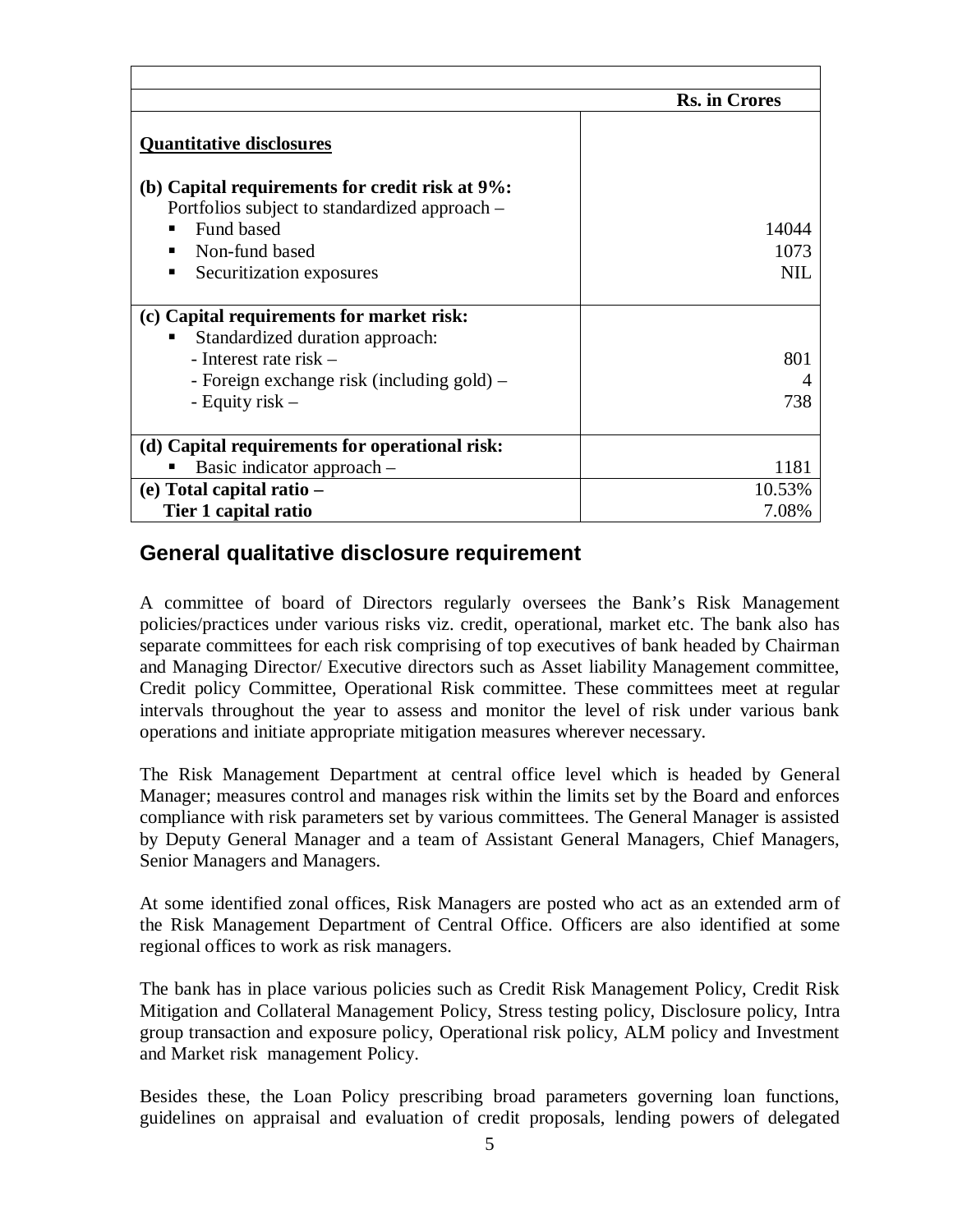authority, exposure norms, prudential limits and measures of monitoring and controlling the credit portfolio documentation is also in place.

The Credit Monitoring Department headed by General Manager monitors the loan portfolio, identify special mention accounts and take corrective measures. Loan review mechanism is also carried out by the department apart from processing and monitoring of accounts under CDR mechanism.

The bank has introduced rating models for various segments of borrowers including retail lending schemes which measures the risk associated with counterparties and helps in credit and pricing decisions. In case of large borrowers, credit risk assessment models evaluate financial risk, Industry risk, Management risk and business risk of the counter party and each of these risks are scored separately then overall rating is accorded to the counter party. Facility rating module is also available in the rating tool. Where parental support is available the same is also factored in rating, if corporate guarantee is available to the borrower

## **Table DF-4**

## **Credit risk: General disclosures for all banks**

## **Qualitative Disclosures**

## **Credit risk**

.

Definitions of past due and impaired

A Non Performing Asset shall be a loan or an advance where-

- (i) Interest and/or installment of principal remain overdue for a period of more than 90days in respect of a Term Loan;
- (ii) The account remains out of order for 90 days
- (iii) The bill remains overdue for a period of more than 90days in the case of bills Purchased and Discounted
- (iv) In case of advances granted for Agricultural purposes
	- a) The installment of principal or interest thereon remains overdue for two crop seasons for short duration crops
	- b) The installment of principal or interest thereon remains overdue for one crop seasons for long duration crops
- (v) The amount of liquidity facility remains outstanding for more than 90 days, in respect of a securitization transaction undertaken in terms of guidelines on securitization dated February 1, 2006.
- (vi) in respect of derivative transactions, the overdue receivables representing positive mark to- market value of a derivative contract, if these remain unpaid for a period of 90 days from the specified due date for payment.

## **Out of Order:**

 An account should be treated as "out of Order" if the outstanding balance remains continuously in excess of the sanctioned limit/drawing power. In cases where the outstanding balance in the principal operating accounts less than the sanctioned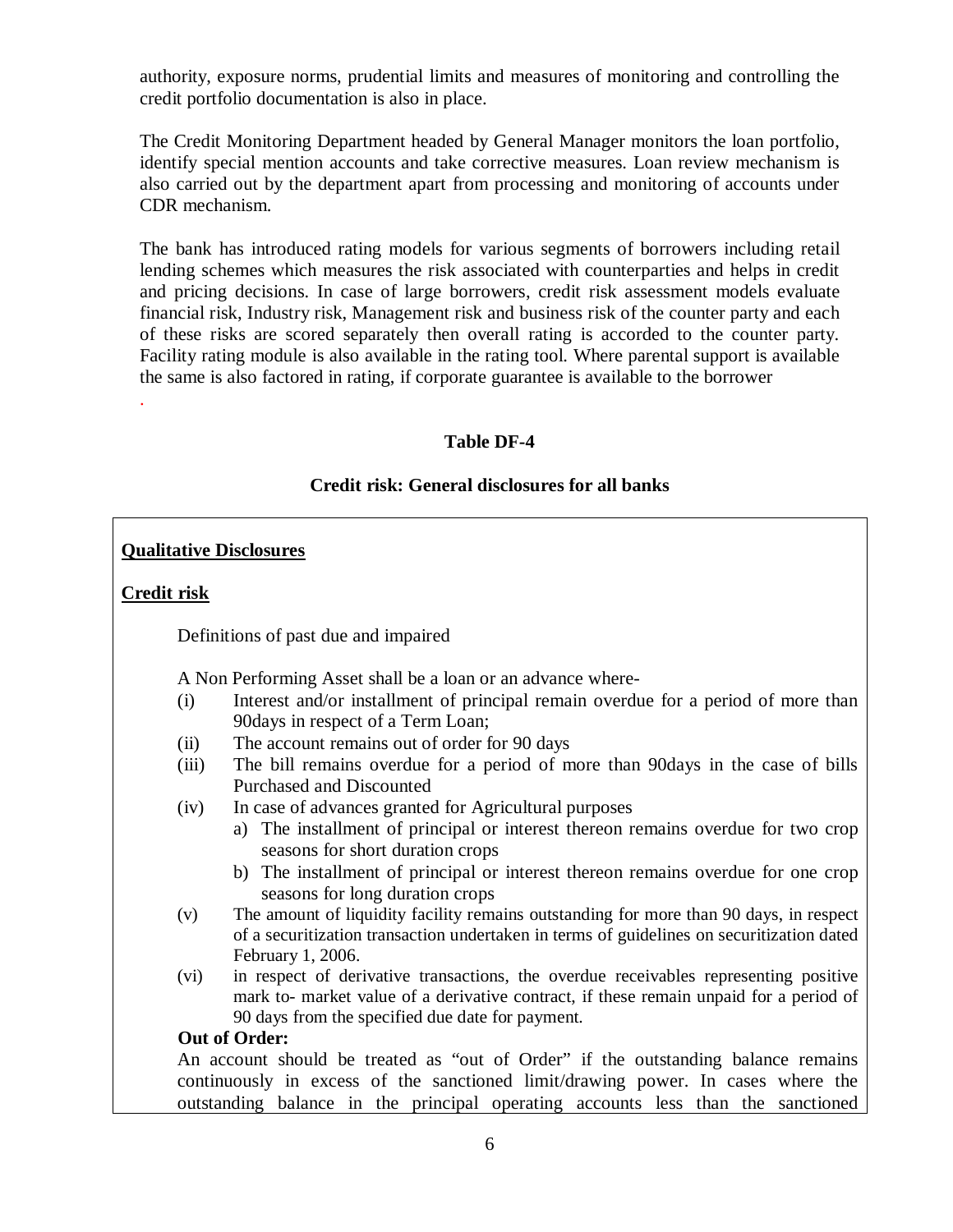limit/drawing power, but there are no credits continuously for 90 days as on the date of balance sheet or credit are not enough to cover the interest debited in the account during the same period.

## **Overdue:**

Any amount due to the bank under any credit facility is overdue if it is not paid on due date fixed by the bank.

## **Credit Risk Management Policy**

Bank has put in place a well-articulated Board approved Credit Risk Policy which is reviewed annually. The policy deals with the following areas:

- Credit risk- definition, Policy and strategy
- Risk identification & measurement,
- Risk grading and aggregation,
- Credit risk rating framework and reporting,
- Risk control and portfolio management,
- Mitigation techniques,
- Target markets and type of economic activity,
- Credit approval authority,
- Country and currency exposure,
- Maturity patterns, level of diversification,
- Cyclical aspect of the economy,
- Credit risk in off balance sheet exposure,
- Credit risk monitoring procedures
- Managing of credit risk in inter Bank Exposure,
- Country risk and other operational matters.

 **(Rs. in crores) Quantitative Disclosures: (a) Total gross credit risk exposures:**  Fund based: Non-fund based: 298786 34009 **(b) Geographic distribution of exposures: Overseas** • Domestic 222 332573

 $(n)$ 

| いじ                                    |        |            |
|---------------------------------------|--------|------------|
| <b>Industry Name</b>                  |        |            |
|                                       | Funded | Non-Funded |
|                                       |        |            |
|                                       |        |            |
|                                       |        |            |
| A. Mining and Quarrying $(A.1 + A.2)$ | 281    |            |
| A.1 Coal                              | 158    | 40         |
| A.2 Others                            | 122    |            |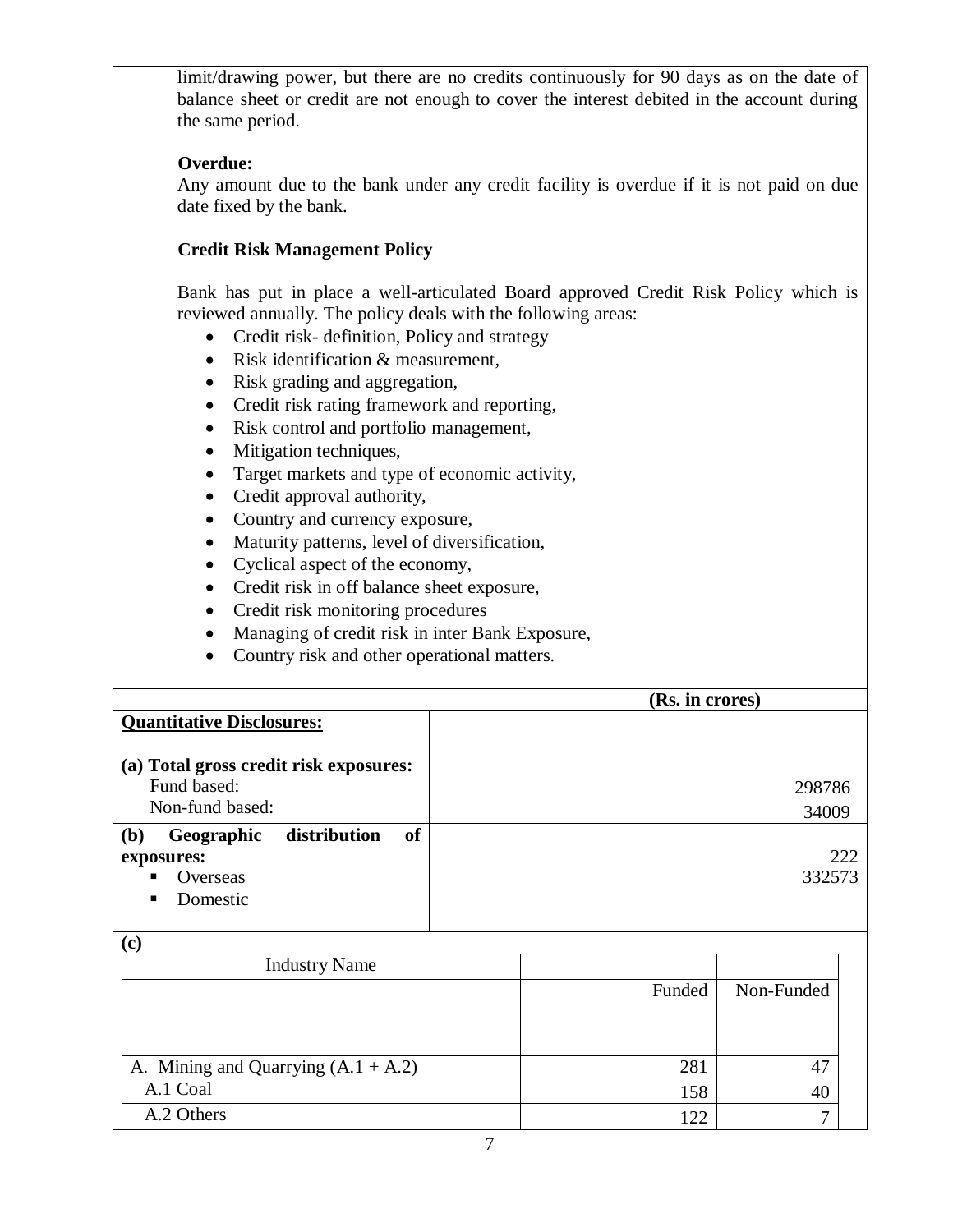| B. Food Processing (B.1 to B.5)                   | 7986           | 2139     |
|---------------------------------------------------|----------------|----------|
| B.1 Sugar                                         | 3312           | 805      |
| B.2 Edible Oils and Vanaspati                     | 1420           | 1002     |
| B.3 Tea                                           | 241            |          |
| <b>B.4 Coffee</b>                                 | $\overline{2}$ | $\theta$ |
| <b>B.5 Others</b>                                 | 3011           | 330      |
| C. Beverages (excluding Tea & Coffee) and         |                |          |
| Tobacco                                           | 191            | $\theta$ |
| C.1 Tobacco and tobacco products                  | 10             | $\Omega$ |
| C.2 Others                                        | 181            | $\theta$ |
| D. Textiles                                       | 7116           | 1976     |
| D.1 Cotton                                        | 3392           | 244      |
| D.2 Jute                                          | 174            | 5        |
| D.3 Man-made, of which                            | 33             | 4        |
| D.3.a. Handicraft/Khadi (Non Priority)            |                |          |
| D.3.b. Silk                                       |                |          |
| D.3.c. Woolen                                     |                |          |
| D.4 Others                                        | 3517           | 1724     |
| Out of D (i.e., Total Textiles) to Spinning Mills | 71             | 14       |
| E. Leather and Leather products                   | 125            | 16       |
| F. Wood and Wood Products                         | 93             | 102      |
| G. Paper and Paper Products                       | 658            | 242      |
| H. Petroleum (non-infra), Coal Products (non-     |                |          |
| mining) and Nuclear Fuels                         | 1072           | 636      |
| I. Chemicals and Chemical Products (Dyes, Paints, |                |          |
| etc.) (I.1 to I.4)                                | 3812           | 978      |
| I.1 Fertilizers                                   | 1303           | 11       |
| I.2 Drugs and Pharmaceuticals                     | 1382           | 703      |
| I.3 Petro-chemicals (excluding under              |                |          |
| Infrastructure)                                   | 302            | $\Omega$ |
| I.4 Others                                        | 825            | 264      |
| J. Rubber, Plastic and their Products             | 294            | 111      |
| K. Glass & Glassware                              | 51             | 1        |
| L. Cement and Cement Products                     | 1427           | 349      |
| M. Basic Metal and Metal Products $(M.1 + M.2)$   | 11971          | 2349     |
| M.1 Iron and Steel                                | 10370          | 1877     |
| M.2 Other Metal and Metal Products                | 1600           | 472      |
| N. All Engineering $(N.1 + N.2)$                  | 4696           | 6217     |
| N.1 Electronics                                   | 734            | 177      |
| N.2 Others                                        | 3962           | 6040     |
| O. Vehicles, Vehicle Parts and Transport          |                |          |
| Equipments                                        | 1101           | 829      |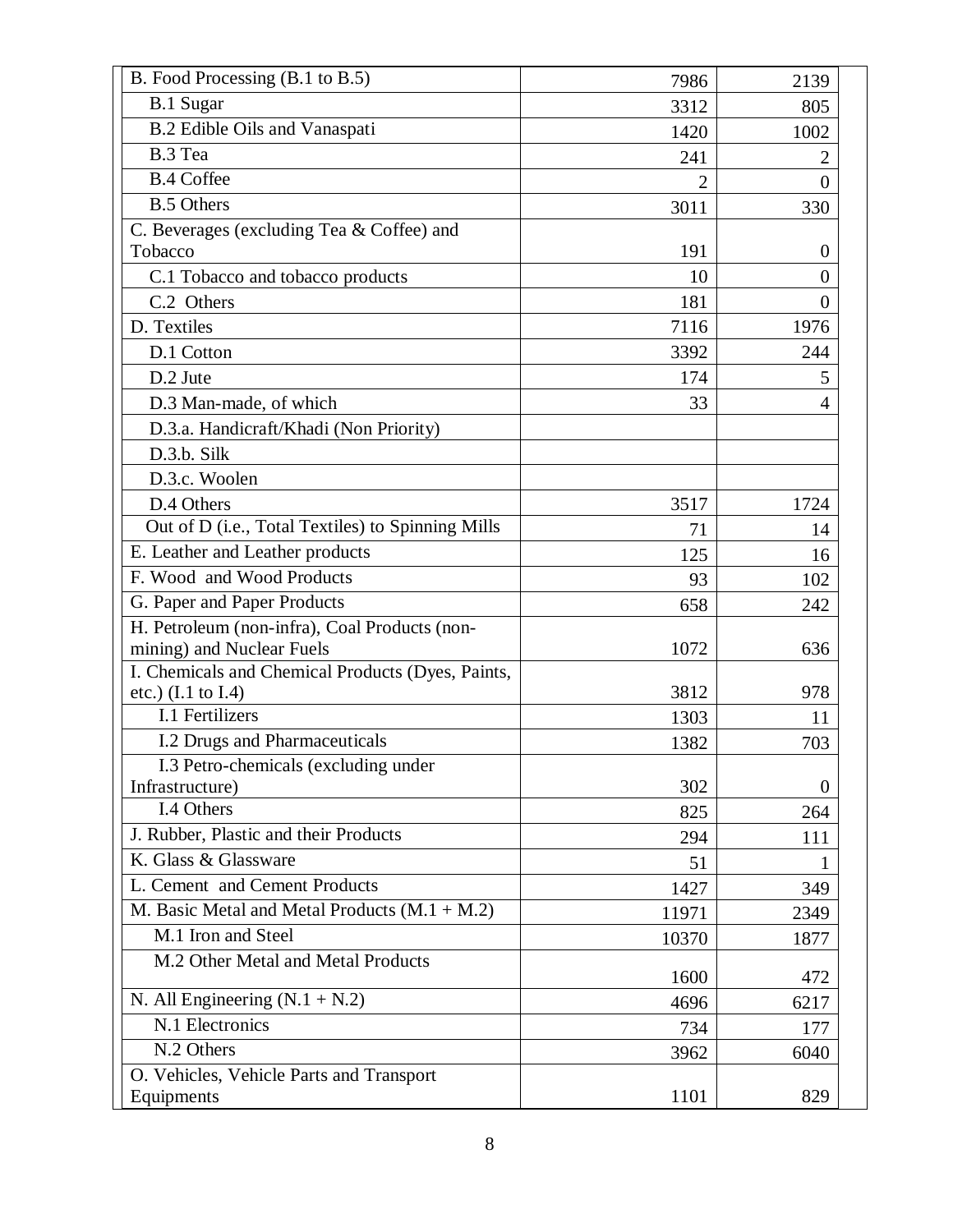| P. Gems and Jewellery                                                                  | 2107             | 400            |
|----------------------------------------------------------------------------------------|------------------|----------------|
| Q. Construction                                                                        | 6418             | 1654           |
| R. Infrastructure (a to d)                                                             | 44924            | 7806           |
| R.a Transport (a.1 to a.6)                                                             | 10420            | 612            |
| R.a.1 Roads and Bridges                                                                | 6375             | 547            |
| R.a.2 Ports                                                                            | 697              | 60             |
| R.a.3 Inland Waterways                                                                 | 168              | $\Omega$       |
| R.a.4 Airport                                                                          | 1428             | 5              |
| R.a.5 Railway Track, tunnels, viaducts,                                                |                  |                |
| bridges                                                                                | 1748             | $\Omega$       |
| R.a.6 Urban Public Transport (except rolling<br>stock in case of urban road transport) |                  |                |
|                                                                                        | 4                | $\theta$       |
| b. Energy $(b.1$ to $b.6)$                                                             | 24631            | 4969           |
| b.1 Electricity (Generation)                                                           | 13307            | 2312           |
| b.1.1 Central Govt PSUs                                                                |                  |                |
| b.1.2 State Govt PSUs (incl. SEBs)                                                     | 3471             | 217            |
| b.1.3 Private Sector                                                                   | 9836             | 2096           |
| b.2 Electricity (Transmission)                                                         | 1214             | 151            |
| b.2.1 Central Govt PSUs                                                                | $\Omega$         | $\theta$       |
| b.2.2 State Govt PSUs (incl. SEBs)                                                     | 496              | 151            |
| b.2.3 Private Sector                                                                   | 719              | $\Omega$       |
| b.3 Electricity (Distribution)                                                         | 8751             | 456            |
| b.3.1 Central Govt PSUs                                                                | $\overline{0}$   | $\theta$       |
| b.3.2 State Govt PSUs (incl. SEBs)                                                     | 8699             | 448            |
| b.3.3 Private Sector                                                                   | 52               | 8              |
| R.b.4 Oil Pipelines                                                                    | 71               | 2000           |
| R.b.5 Oil/Gas/Liquefied Natural Gas (LNG)                                              |                  |                |
| storage facility                                                                       | 1124             | $\theta$       |
| R.b.6 Gas Pipelines                                                                    | 163              | 50             |
| R.c. Water and Sanitation (c.1 to c.7)                                                 | 359              | 38             |
| R.c.1 Solid Waste Management                                                           | 80               | $\Omega$       |
| R.c.2 Water supply pipelines                                                           | $\overline{0}$   | $\overline{0}$ |
| R.c.3 Water treatment plants                                                           | 279              | 38             |
| R.c.4 Sewage collection, treatment and                                                 |                  |                |
| disposal system                                                                        | $\boldsymbol{0}$ | $\theta$       |
| R.c.5 Irrigation (dams, channels,                                                      |                  |                |
| embankments etc)                                                                       | 1                | $\theta$       |
| R.c.6 Storm Water Drainage System                                                      | $\overline{0}$   | $\theta$       |
| R.c.7 Slurry Pipelines                                                                 | $\overline{0}$   | 0              |
| R.d. Communication (d.1 to d.3)                                                        | 2585             | 2135           |
| R.d.1 Telecommunication (Fixed network)                                                | $\boldsymbol{0}$ | $\theta$       |
| R.d.2 Telecommunication towers                                                         | $\boldsymbol{0}$ | $\overline{0}$ |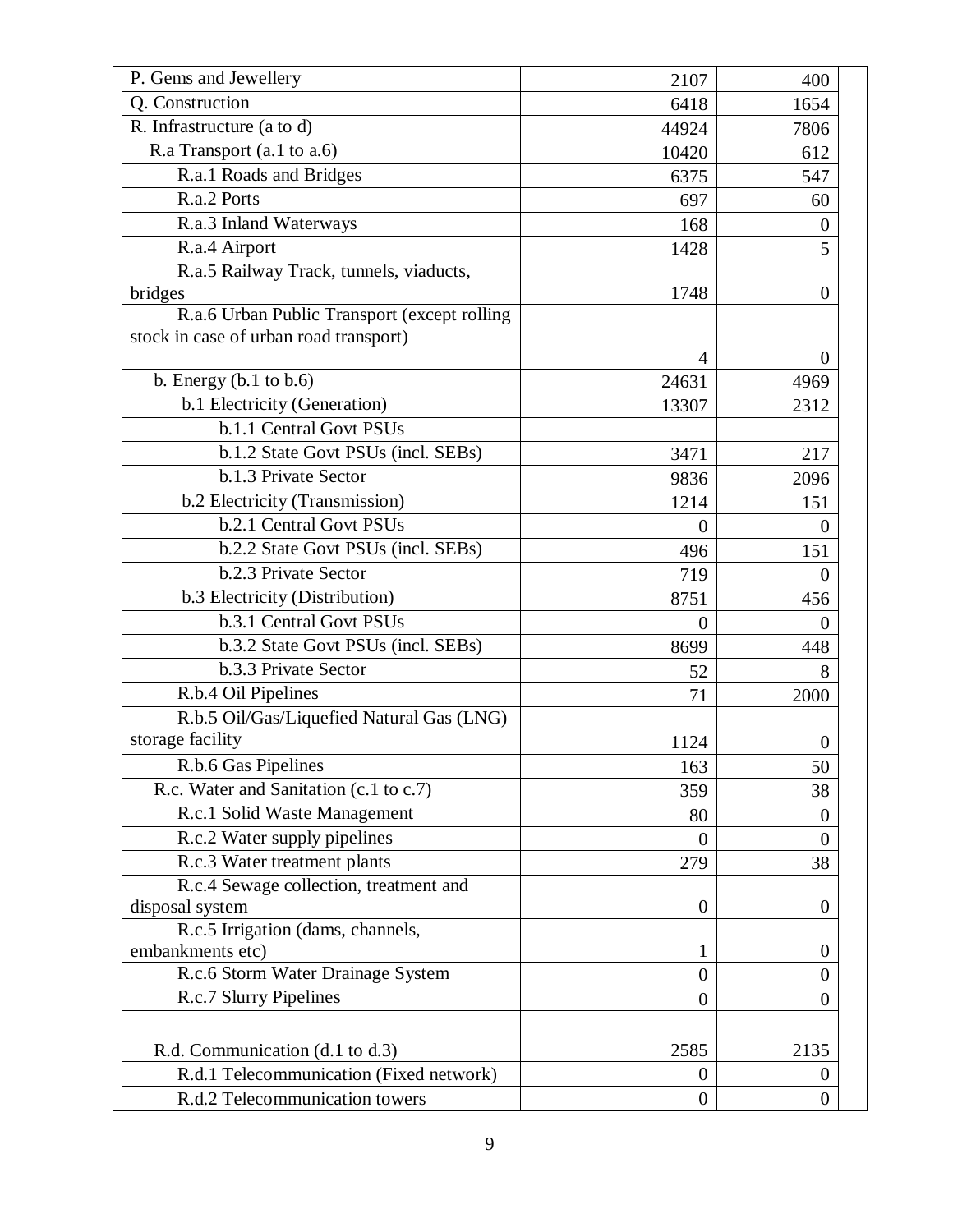| R.d.3 Telecommunication and Telecom                                                    |                 |          |
|----------------------------------------------------------------------------------------|-----------------|----------|
| Services                                                                               | 2585            | 2135     |
| R.e. Social and Commercial Infrastructure (e.1)<br>to $e.9$                            | 3822            | 52       |
| R.e.1 Education Institutions (capital stock)                                           | 1249            | 36       |
| R.e.2 Hospitals (capital stock)                                                        | 341             | $\theta$ |
| R.e.3 Three-star or higher category                                                    |                 |          |
| classified hotels located outside cities with                                          |                 |          |
| population of more than 1 million                                                      | 610             | 12       |
| R.e.4 Common infrastructure for industrial                                             |                 |          |
| parks, SEZ, tourism facilities and agriculture                                         |                 |          |
| markets                                                                                | 1517            | 4        |
| R.e.5 Fertilizer (Capital investment)<br>R.e.6 Post harvest storage infrastructure for | 50              | $\Omega$ |
| agriculture and horticultural produce including                                        |                 |          |
| cold storage                                                                           | 55              | $\theta$ |
| R.e.7 Terminal markets                                                                 | $\overline{0}$  | $\theta$ |
| R.e.8 Soil-testing laboratories                                                        | $\overline{0}$  | $\theta$ |
| R.e.9 Cold Chain                                                                       | $\theta$        | $\theta$ |
| R.f. Others, if any, please specify                                                    | 3106            | $\Omega$ |
| S. Other Industries, pl. specify                                                       | 8684            | 799      |
| All Industries (A to S)                                                                | 103006          | 26650    |
| Residuary other advances (to tally with gross                                          |                 |          |
| advances)                                                                              | 134179          | 4401     |
| a. Education Loan                                                                      |                 |          |
| b. Aviation Sector                                                                     |                 |          |
| c. Other Residuary advances                                                            |                 |          |
| <b>Total</b>                                                                           | 237185          | 31051    |
| (d) Residual contractual maturity<br>breakdown of Assets:<br>Day 1                     | 19316           |          |
| 02days to 07days:                                                                      | 2569            |          |
| 08days to 14days:                                                                      | 1753            |          |
| 15days to 28days:                                                                      | 1335            |          |
| 29 days to 3 months:                                                                   | 9698            |          |
| Above 3months to 6months:                                                              | 6932            |          |
| Above 6months to 12months:                                                             | 11331           |          |
|                                                                                        |                 |          |
| Above 12months to 36months:                                                            |                 |          |
|                                                                                        | 86947           |          |
| Above 36months to 60months:                                                            | 14487           |          |
| Over 60 month<br><b>Total</b>                                                          | 99064<br>253433 |          |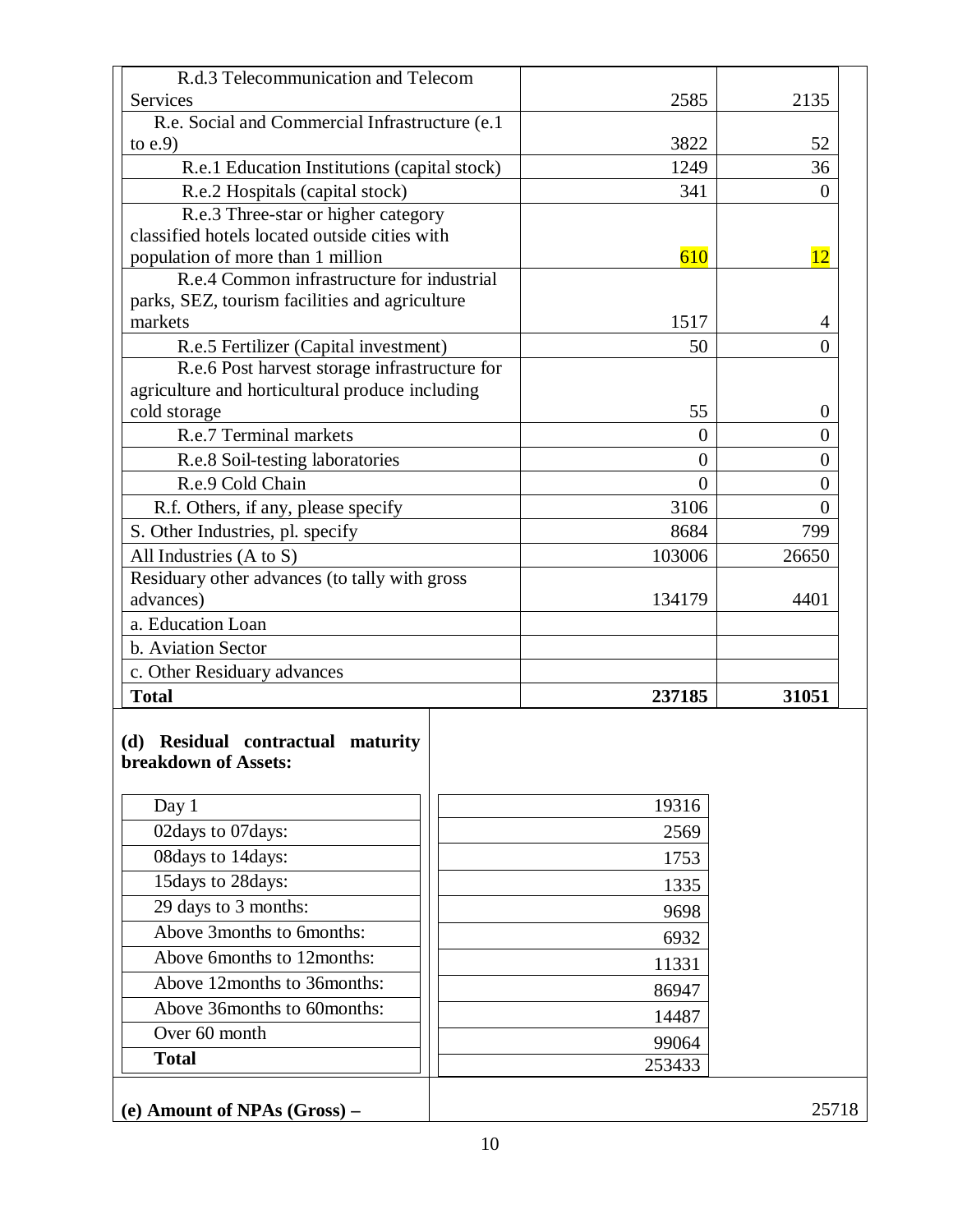| Substandard<br>٠                                                                                              | 12093                          |
|---------------------------------------------------------------------------------------------------------------|--------------------------------|
| Doubtful<br>п                                                                                                 | 12800                          |
| Loss<br>п                                                                                                     | 825                            |
|                                                                                                               |                                |
| (f) Net NPAs                                                                                                  | 14353                          |
| (g) NPA Ratios<br>Gross NPAs to gross advances<br>п<br>Net NPAs to net advances<br>٠                          | 13.70%<br>8.17%                |
|                                                                                                               |                                |
| (h) Movement of NPAs (Gross)<br>Opening balance<br>ш<br>Additions<br>٠<br>Reductions<br>п<br>NPA (Gross)<br>п | 22711<br>6191<br>3184<br>25718 |
| (i) Movement of provisions for NPAs                                                                           |                                |
| Opening balance<br>п                                                                                          | 9904                           |
| Provisions made<br>during<br>٠<br>the                                                                         | 1002                           |
| period                                                                                                        |                                |
| Write-off                                                                                                     | 515                            |
| Write-back of excess provisions                                                                               | 168                            |
| Closing balance<br>п                                                                                          | 10223                          |
| (j)<br><b>Amount</b> of Non-Performing                                                                        | 455                            |
| <b>Investments</b>                                                                                            |                                |
|                                                                                                               |                                |
| (k) Amount of provisions held for                                                                             | 1385                           |
| non-performing investments                                                                                    |                                |
| <b>of</b><br>$\mathbf{I}$<br><b>Movement</b>                                                                  |                                |
| provisions/depreciation<br>on                                                                                 |                                |
| investments:                                                                                                  |                                |
| Opening balance                                                                                               | 1027                           |
| Provisions<br>made<br>during<br>the                                                                           | 362                            |
| period                                                                                                        |                                |
| Write-off                                                                                                     |                                |
| Write back of excess provision                                                                                | 36                             |
| Closing balance                                                                                               | 1385                           |
|                                                                                                               |                                |

## **Credit risk: disclosures for portfolios subject to the standardized approach**

**Qualitative Disclosures**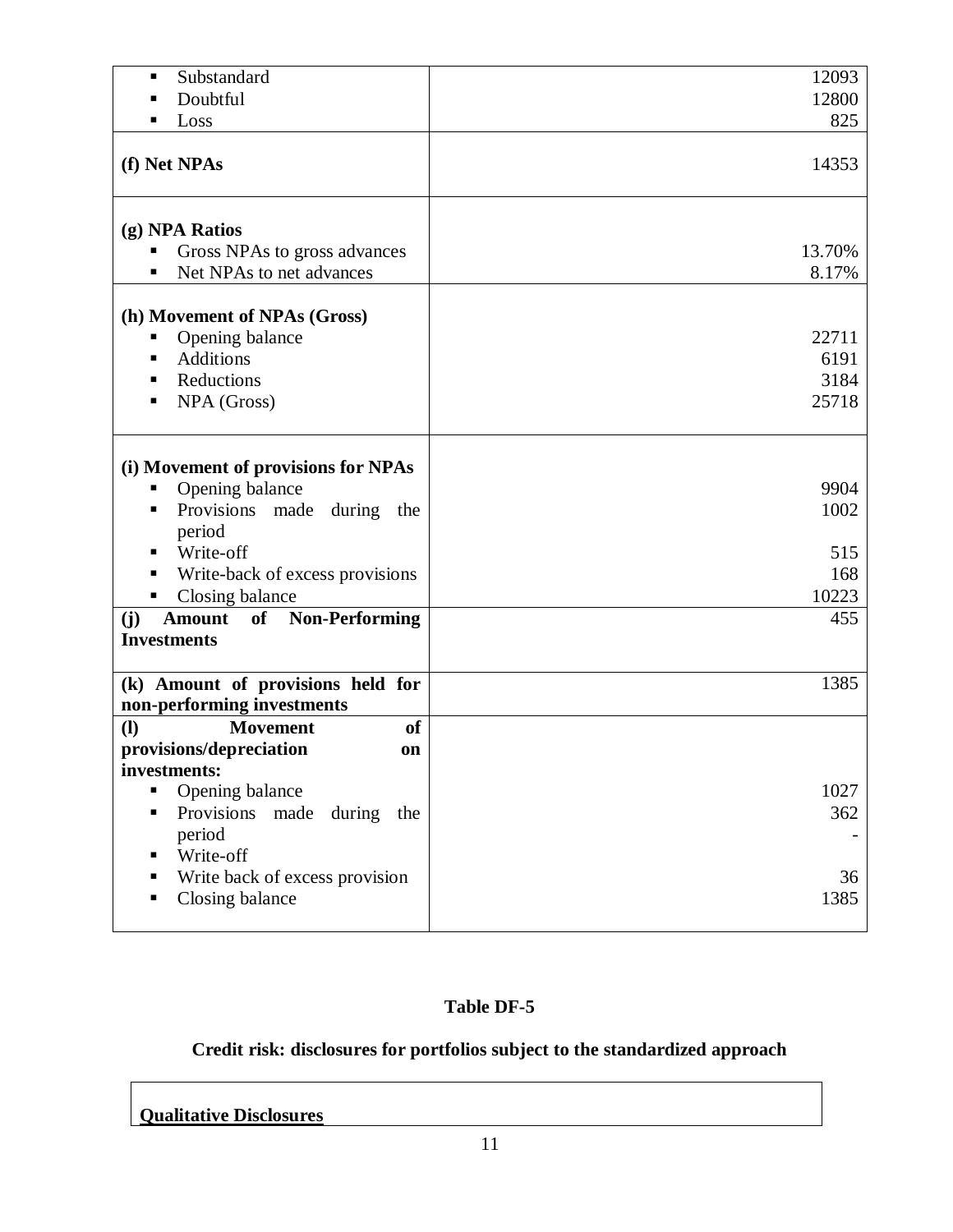- a. The Bank has adopted Standardized approach for computation of capital charge for Credit risk as per RBI guidelines. These guidelines envisage different risk weights for different asset classes, which have been duly applied.
- b. The Bank has recognized the ratings issued by six External Credit Rating Agencies identified by RBI viz., CRISIL Ltd., CARE, ICRA Ltd., India ratings and research pvt ltd, SMERA rating ltd and BRICKWORK to rate the exposures of its clients.
- c. These agencies rate all fund and non-fund based exposures. The ratings awarded by these agencies to the bank's clients are adopted for assigning risk-weights.
- **d.** In case of bank's investment in particular issues of Corporate, the issue specific rating of the rating agency is reckoned to assign the risk weight.

|                                                                                                                                                                                                                                   | Rs. in crores |
|-----------------------------------------------------------------------------------------------------------------------------------------------------------------------------------------------------------------------------------|---------------|
| <b>Quantitative Disclosures:</b>                                                                                                                                                                                                  |               |
| (b) For exposure amounts after risk mitigation<br>subject to the standardized approach, amount of a<br>bank's outstanding (rated and unrated) in the<br>following three major risk buckets as well as those<br>that are deducted: |               |
| Below 100 % risk weight:                                                                                                                                                                                                          | 214520        |
| 100 % risk weight:<br>п                                                                                                                                                                                                           | 61145         |
| More than 100 % risk weight:<br>٠                                                                                                                                                                                                 | 58273         |
| <b>Amount Deducted-CRM</b><br>$\blacksquare$                                                                                                                                                                                      | 11905         |

## **Table DF-6 Credit risk mitigation: disclosures for standardized approaches**

## **Qualitative Disclosures**

**Policies and processes for collateral valuation and management;**

Bank has well defined credit risk mitigation and collateral management policy. The main types of collaterals accepted by bank are cash and near cash securities, land and building, plant and machinery etc.

**A description of the main types of collateral taken by the bank;**

Bank accepts personal guarantees, corporate guarantees and guarantees issued by sovereigns and banks. Collaterals are valued at fair market value and at regular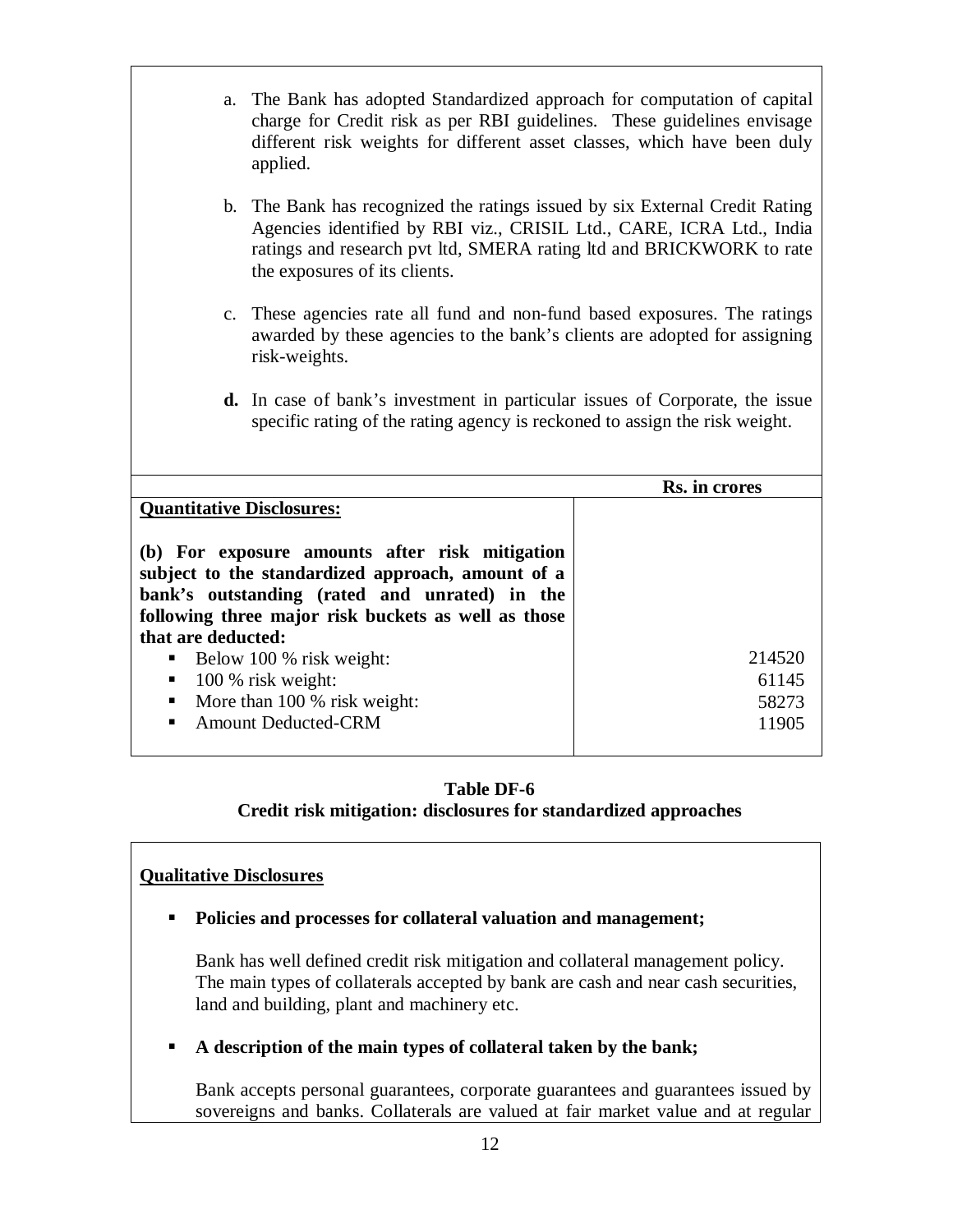intervals as per the policy guidelines.

RBI guidelines recognize various types of financial collaterals for the purpose of credit risk mitigation. The guidelines further provide recognition of guarantees as one of the credit risk mitigants. Bank has put in place suitable policy measures to capture these elements.

|                                                                                                                                                                                      | <b>Rs</b> in crores |
|--------------------------------------------------------------------------------------------------------------------------------------------------------------------------------------|---------------------|
| <b>Quantitative Disclosures</b>                                                                                                                                                      |                     |
| (b) For disclosed credit risk portfolio under the standardized<br>approach, the total exposure that is covered by:<br>eligible financial collateral;<br>Fund based<br>Non fund based | 10055<br>1850       |

## **Table DF-7**

| <b>Qualitative Disclosures:</b><br><b>NIL</b>                                                                                                                                                                              |              |  |
|----------------------------------------------------------------------------------------------------------------------------------------------------------------------------------------------------------------------------|--------------|--|
|                                                                                                                                                                                                                            | Rs in crores |  |
| <b>Quantitative Disclosures</b>                                                                                                                                                                                            |              |  |
| <b>Banking Book</b>                                                                                                                                                                                                        |              |  |
| (d) The total amount of exposures securitized by the                                                                                                                                                                       | <b>NIL</b>   |  |
| bank<br>(e) For exposures securitized losses recognized by the<br>bank during the current period broken down by the<br>exposure type (eg. Credit cards, housing loans, auto<br>loans etc. detailed by underlying security) | <b>NIL</b>   |  |
| (f) Amount of assets intended to be securitized within a<br>year                                                                                                                                                           | <b>NIL</b>   |  |
| $(g)$ Of (f), the amount of assets originated within a year<br>before securitization                                                                                                                                       | <b>NIL</b>   |  |
| (h) The total amount of exposures securitized (by<br>exposure type) and unrecognized gain or losses on sale<br>by exposure type                                                                                            | <b>NIL</b>   |  |
| (i) Aggregate amount of :<br>- On balance sheet securitization exposures retained or<br>purchased broken down by exposure type and-                                                                                        | <b>Nil</b>   |  |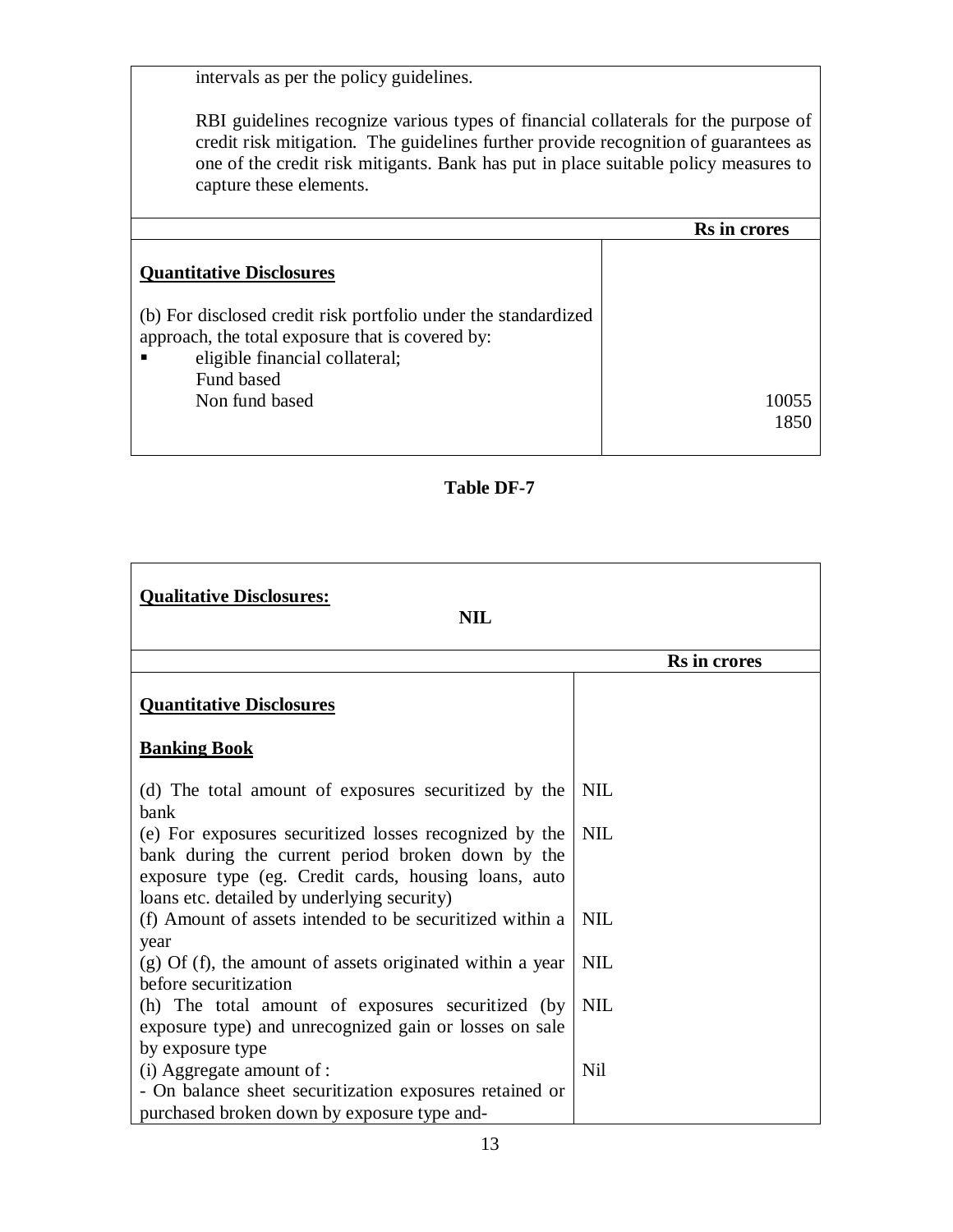| - Off balance sheet securitization exposures broken                                                          |     |
|--------------------------------------------------------------------------------------------------------------|-----|
| down by exposure type                                                                                        | Nil |
| (i) Aggregate amount of securitisation exposures<br>retained or purchased and the associated capital charges |     |
| broken down between exposures and further broken                                                             |     |
| down into different risk weight bands for each                                                               |     |
| regulatory capital approach.                                                                                 |     |
| Exposures that have been deducted entirely from Tier 1                                                       | Nil |
| capital, credit enhancing I/Os deducted from Total                                                           |     |
| Capital, and other exposures deducted from total capital                                                     |     |
| (by exposure type)                                                                                           |     |
| <b>Quantitative Disclosures</b>                                                                              |     |
| <b>Trading Book:</b>                                                                                         |     |
|                                                                                                              |     |
| (k) Aggregate amount of exposures securitized by the                                                         | Nil |
| bank for which the bank has retained some exposures                                                          |     |
| and which is subject to the market risk approach by<br>exposure type                                         |     |
| (l) Aggregate amount of :                                                                                    | Nil |
| - On balance sheet securitization exposures retained or                                                      | Nil |
|                                                                                                              |     |
| purchased broken down by exposure type and-                                                                  |     |
| Off balance sheet securitization exposures broken                                                            | Nil |
| down by exposure type                                                                                        |     |
| (m) Aggregate amount of securitization exposures                                                             | Nil |
| retained or purchased separately for :                                                                       |     |
| - securitization exposures retained or purchased subject                                                     | Nil |
| to comprehensive risk measure risk measure for specific                                                      |     |
| risk: and                                                                                                    |     |
| - securitization exposures subject to the securitization                                                     | Nil |
| framework for specific risk broken down into different<br>risk weight bands                                  |     |
| $(n)$ Aggregate amount of :                                                                                  | Nil |
| The capital requirement s for the securitization                                                             | Nil |
| exposures, subject to the securitization framework                                                           |     |
| broken down into different risk weight bands                                                                 |     |
| Securitization exposures that are deducted entirely                                                          | Nil |
| from Tier 1 capital, credit enhancing I/O deducted from                                                      |     |
| total capital, and other exposures deducted from total                                                       |     |
| capital (by exposure type)                                                                                   |     |

## **Market risk in trading book**

## **Qualitative disclosures**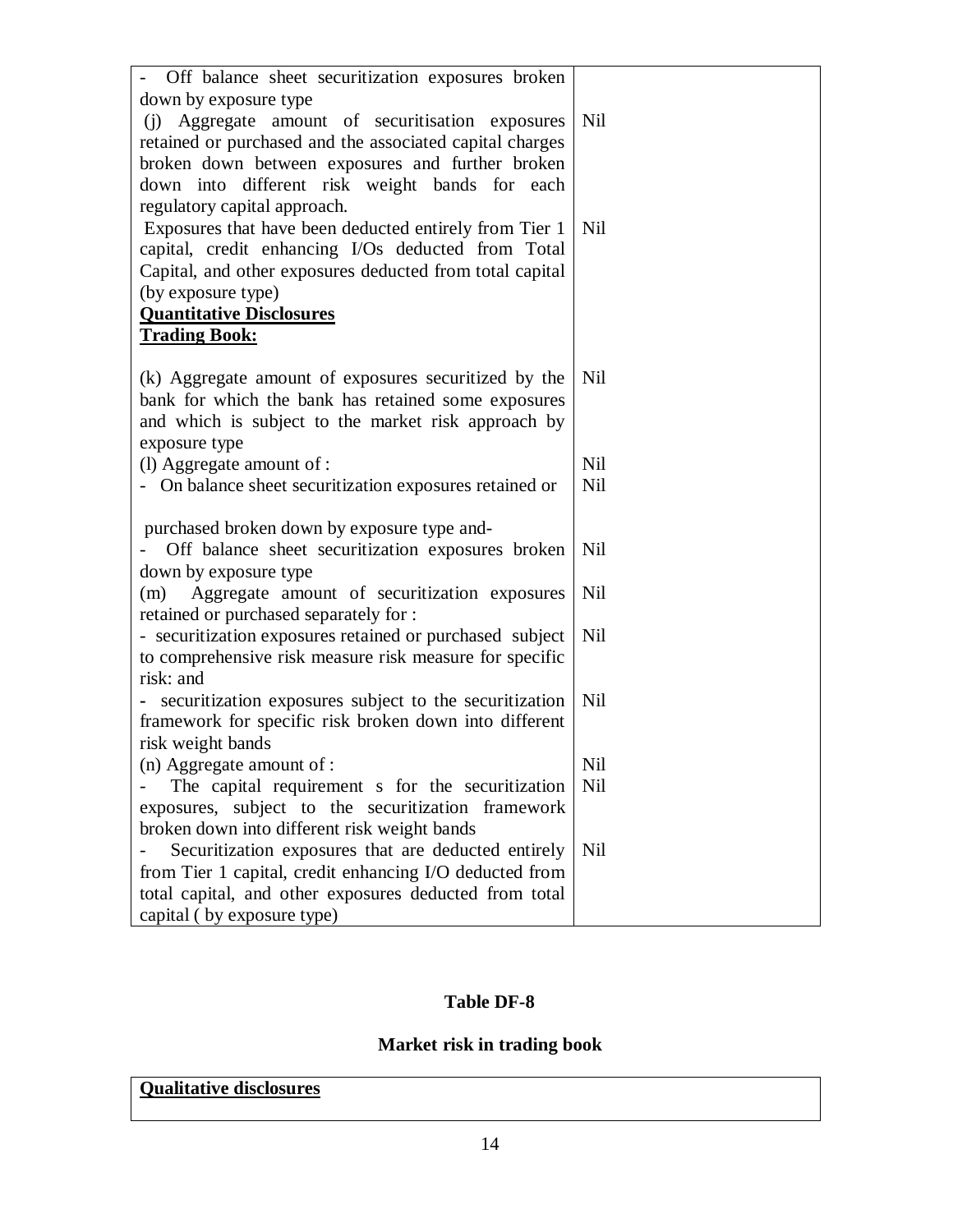The bank has well defined Investment and Market Risk Management Policy. This policy covers all important areas of market risk measurement.

Bank defines Market Risk as the risk of loss in on-balance sheet and off-balance sheet positions arising from movements in market process, in particular, changes in interest rates, exchange rates and equity and commodity prices.

The bank has adopted Standardized Duration Approach for measuring the capital requirements for market risk as prescribed by RBI.

## **Policies for management of Market Risk:**

The bank has put in place board approved Investment and Market Risk Management Policy for effective management of Market Risk in the bank. Other policies which also deal with Market Risk Management are Asset Liability Management Policy and Policy on Foreign Exchange Operations.

The policies set various prudential exposure limits and risk limits for ensuring that the operations are in line with bank's expectations of return through proper Market Risk Management and Asset Liability Management.

## **Asset-Liability Management**

The ALM Policy is the framework of the ALM process. Bank's balance sheet has mixed exposure to different levels of financial risk. The goal of bank is to maximize its profitability, but do so in a manner that does not expose the bank to excessive levels of risk which will ultimately affect the profitability. The Policy defines the limits for key measure of risk limits that have been established to specifically accommodate a bank's unique balance complexion, strategic direction, and appetite for risk.

## **Liquidity Risk**

Liquidity Risk is managed through GAP analysis, based on residual maturity/behavior pattern of assets and liabilities. Banks has also put in place mechanism of short term dynamic liquidity management and contingency funding plan. Prudential limits are prescribed for different residual maturity time buckets for efficient Asset Liability Management Liquidity profile of the bank is also evaluated through various liquidity ratios.

## **Interest rate risk**

Interest rate risk is managed through Gap analysis of rate sensitive assets and liabilities and is monitored through prudential limits. Bank also estimates risk periodically against adverse movements in interest rate for assessing the impact on Net Interest Income and economic Value of Equity.

## **Quantitative disclosures**

| <b>Capital Requirement for Market Risk</b> | <b>Capital Charge</b> |
|--------------------------------------------|-----------------------|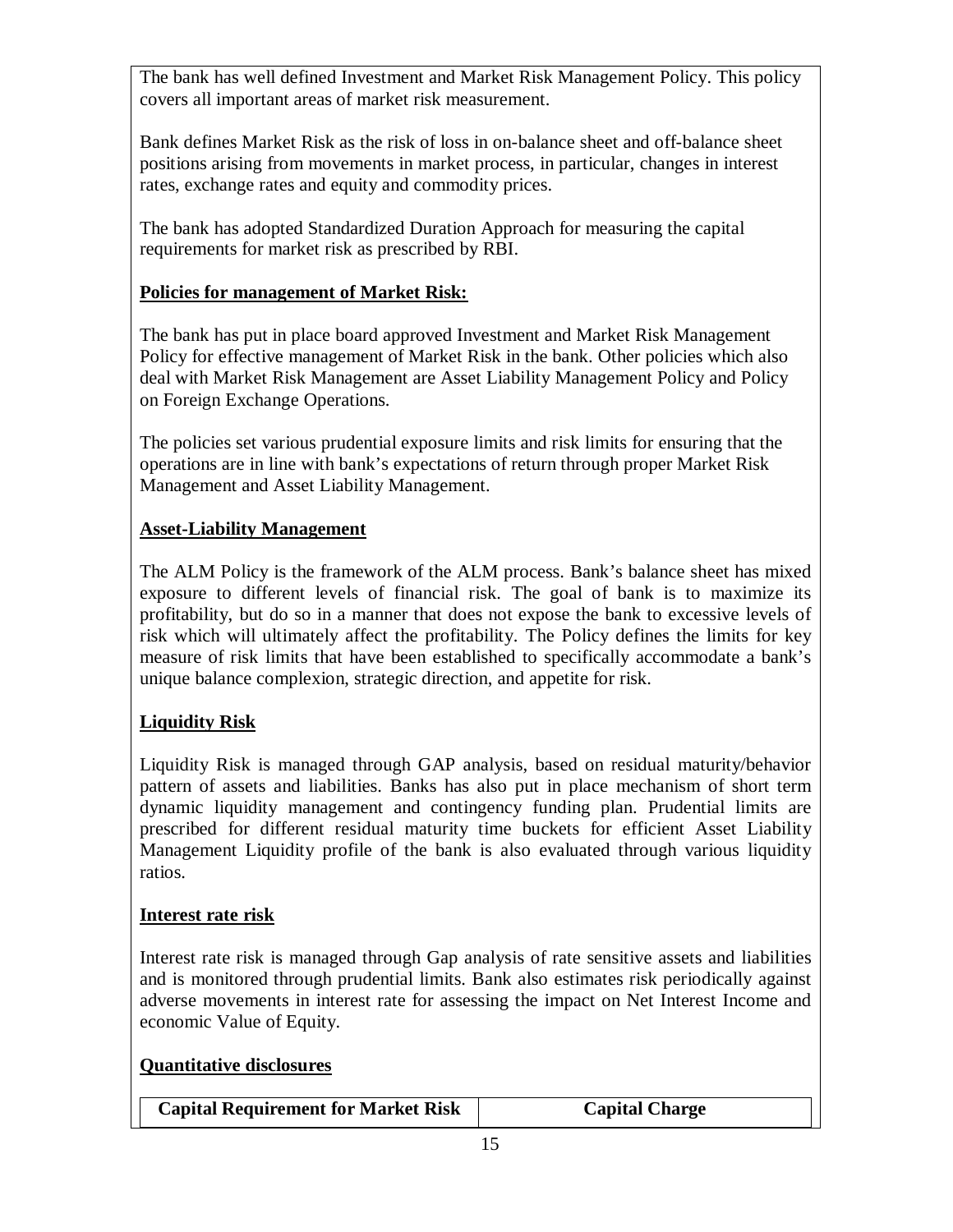| <b>Interest Rate Risk</b>    | Rs. 801 Cr  |
|------------------------------|-------------|
| <b>Equity Position Risk</b>  | Rs. 738 Cr  |
| <b>Foreign Exchange Risk</b> | Rs. 4Cr     |
| <b>TOTAL</b>                 | Rs. 1543 Cr |
|                              |             |

#### **Operational risk**

#### **Qualitative disclosures**

Operational Risk is the risk of losses resulting from inadequate or failed internal processes, people and systems or from external events. Operational Risk includes legal risk but excludes strategic and reputation risks. Operational Risk Management in the Bank is guided by a well defined Operational Risk Management Policy which is reviewed every year. The bank has initiated pro-active steps to equip itself to migrate to advanced approaches under Operational Risk and has started collation of data pertaining to Operational Risk loss events through Loss Data Management, Risk & control Self Assessment (RCSA), Key Risk Indicators (KRI) & Scenario Analysis. Bank is also a member of loss data consortium 'CORDEx' for external loss data base.

The Bank had already approached RBI for moving to The Standardised Approach and is now making efforts to move directly to Advance Measurement Approach.

The bank has provided capital for operational risk as per Basic Indicator Approach. Accordingly the capital requirement for operational risk as on 30.09.2016 is Rs. 1181 Crores.

#### **Table DF-10**

#### **Interest rate risk in the banking book (IRRBB)**

#### **Qualitative Disclosure:**

The interest rate risk is measured and monitored through two approaches:

- 1) Earning at risk (Traditional Gap Analysis)
	- The impact of change in interest rates on net interest income is analyzed under this approach and calculated under yield curve approach. Under this approach a